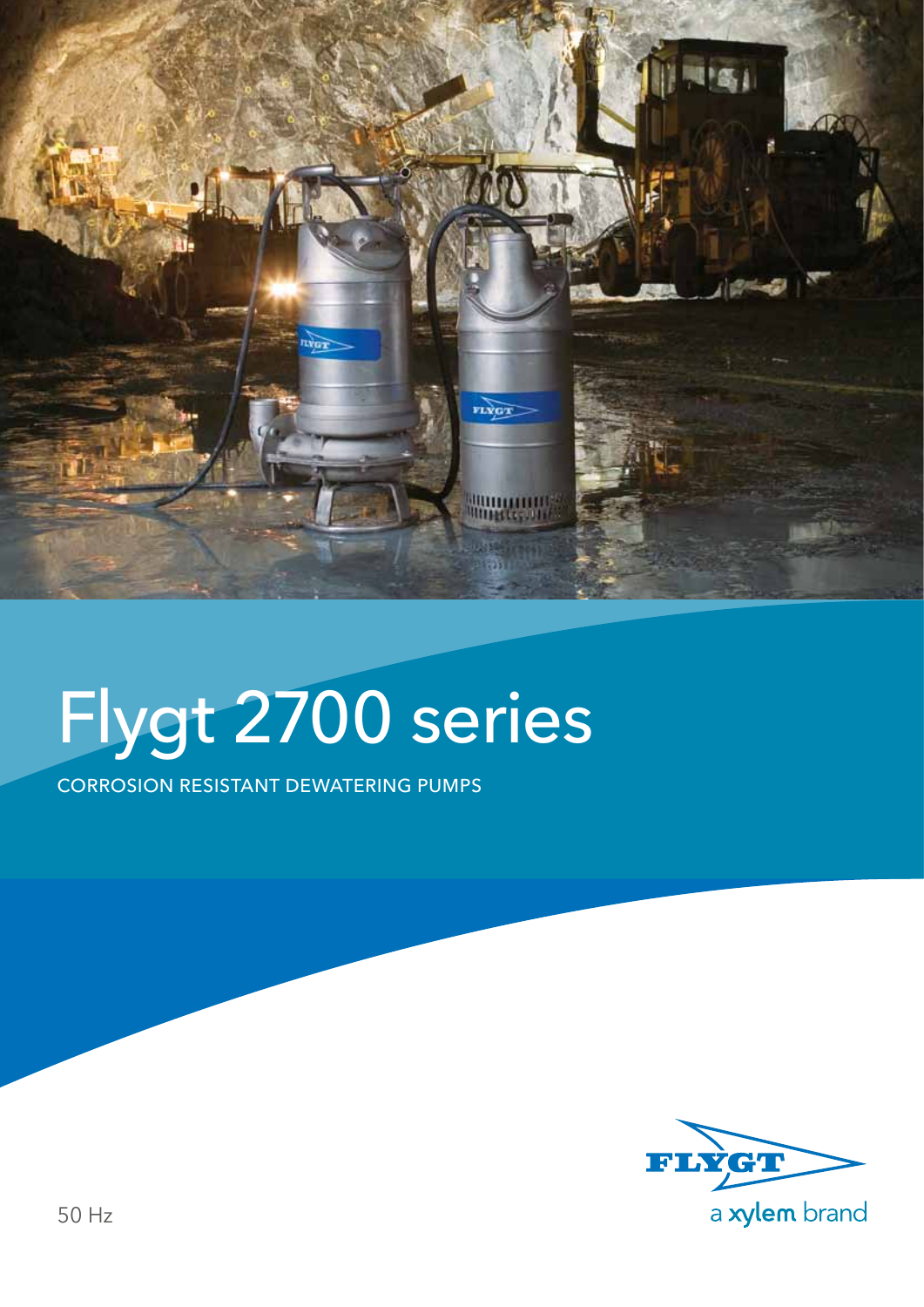### Extreme conditions call for extraordinary performance



**Salt water, sludge and slurry, corrosive and abrasive liquids, and effluent with unpredictably high or low pH values. These are tough water transport challenges that require tough pumps. The Flygt 2700 series from Xylem are rugged stainless steel submersible dewatering pumps that handle tough drainage jobs and sludge removal with ease.**

#### **Withstands corrosive environments**

Where other pumps demonstrate inferior corrosion-resistance, Flygt 2700 series pumps have proven successful in transporting corrosive and abrasive fluids as well as chemically contaminated liquids and suspensions. These cast stainless steel workhorses withstand the test of time in applications that would otherwise destroy aluminum or cast iron pumps in a few days or weeks.

#### **Unmatched versatility**

Acidity, alkalinity and abrasiveness. Flygt 2700 pumps can handle it all. These allstainless pumps are excellent choices for tough environments with liquids that have pH values anywhere between 2 and 10. This versatility drastically reduces unplanned operational shutdowns due to pump failure.

#### **More uptime with less maintenance**

Because the Flygt 2700 series are made of top-grade stainless steel, the pumps are durable beyond belief. That greatly reduces the need for repairs and the associated costs.

#### **Gets tough unwanted water going**

Flygt 2700 submersible drainage and sludge pumps move unwanted water with ease. All told, that spells reduced maintenance and more uptime.



**Mines and quarries**

Open pit and underground dewatering with low pH value liquids, face and stage dewatering, leachate and solvent extractions, ore pile runoff removal.



**Industrial**

Fly ash removal, chemical transfer and basin drainage, pH neutralization pumping



**Chemical industry**

Drainage of sumps with chemical effluents and low pH value liquids, transfer of chemical, corrosive and abrasive liquids.



Utility drainage on landfill sites, drainage of acid sumps at wastewater treatment plants, removal of acidic or corrosive liquids at contaminated sites.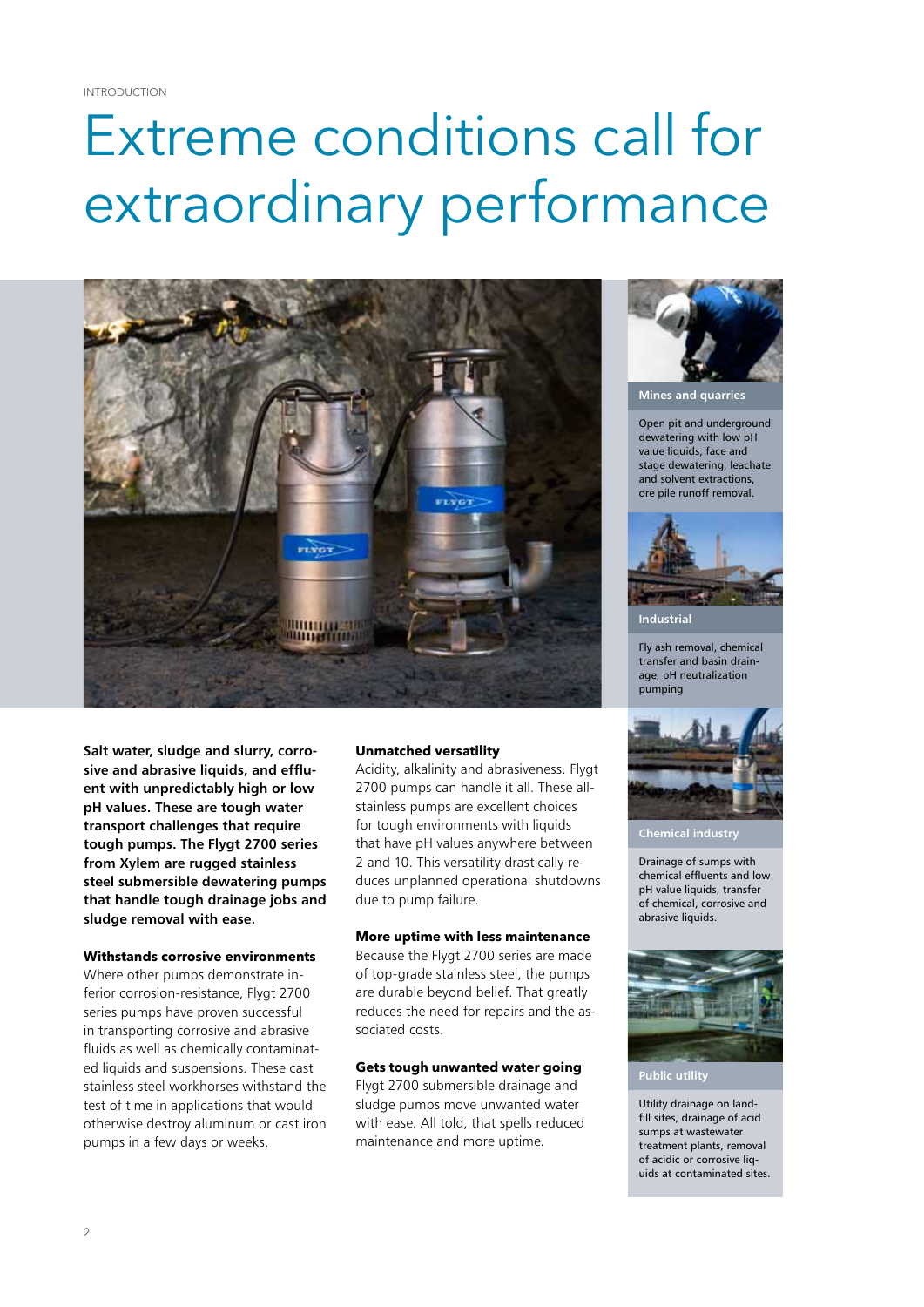### Stainless steel when nothing else helps

Corrosive environments call for something tougher, easier and more cost-effective to maintain than aluminium, cast iron or corrosion-protective coatings. That's why the Flygt 2700 series for dewatering applications in environments with extreme pH levels is part of Xylem's broad range of pumps for a wide variety of needs and applications.

#### **Handles the very acidic to the very alkaline**

Stainless steel enables our 2700 pumps to handle advanced drainage jobs in environments where the pH values are difficult to predict and can vary from between 2 and 10. This gives you optimal protection against all types of corrosion, even in exposed areas such as connections, as well as between the different components of the pump.

#### **Slimline simplicity**

Slimline Flygt 2700 pumps fit easily into confined spaces and can easily be moved whenever necessary. A convenient ring-shaped handle supports good manoeuvrability during installation, and serves as a sturdy stand when you turn the pump upside down for service.

#### **Reliable, trouble-free operation**

For the ultimate uptime, count on the Flygt 2700 series for continuity. Well-engineered and easy to use, these pumps offer simplicity in stainless steel. Few streamlined components contribute to unmatched robustness, handling ease and cost-effective spare parts handling.





#### Flygt 2700 pumps can handle pH values from 2 to 10.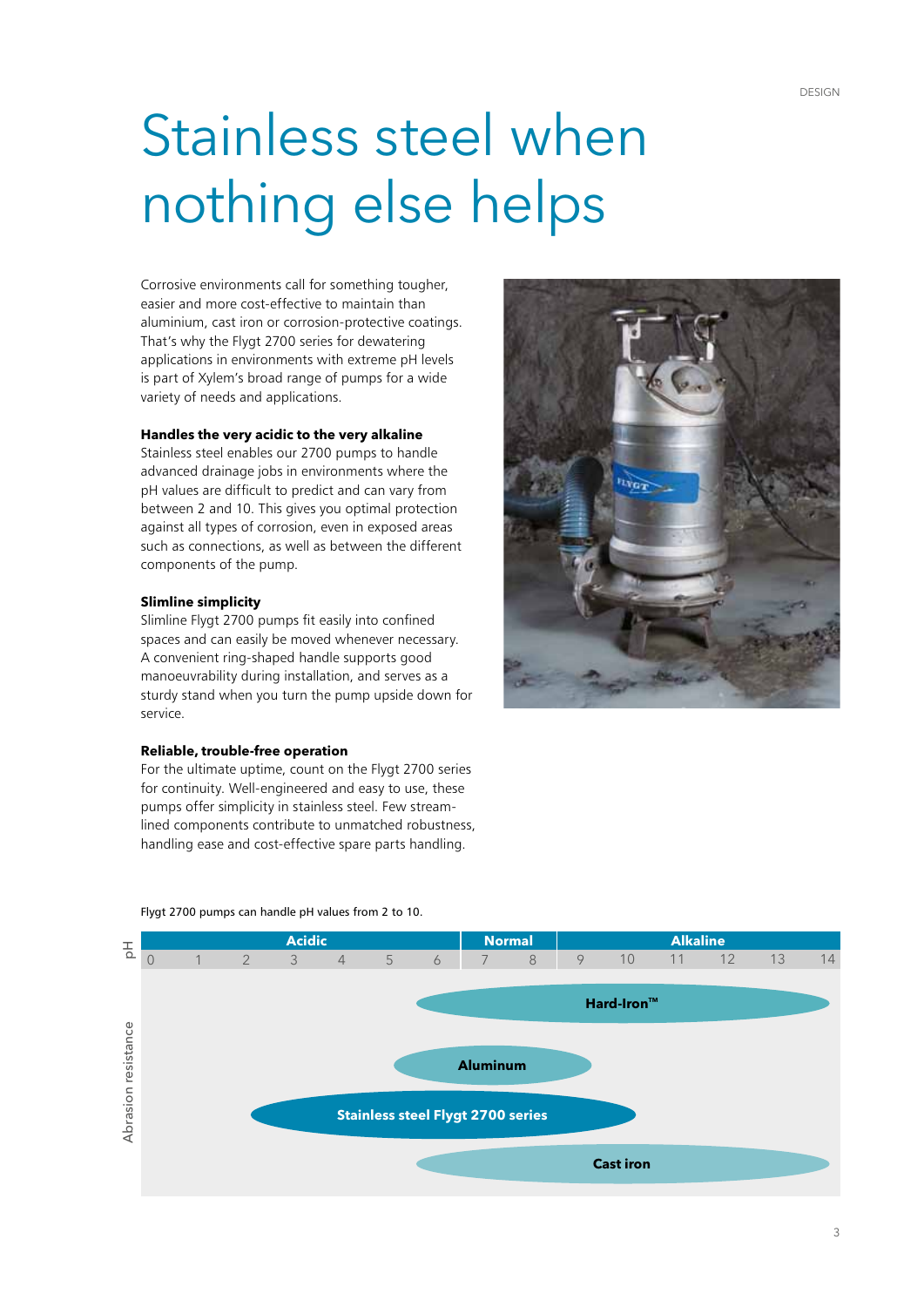Design

## Highest quality throughout



#### **Solids handling version**

#### External oil and

inspection plugs Smart location and easy to access. Simplifies service and maintenance.

#### Recessed

vortex impeller Reduces wear on the wheel. Greater throughflow enables the pump to handle larger particles.



Freely adjustable turnable outlet Provides added flexibility at the outlet connections.

#### Robust stand in stainless steel Adds steadiness and stability. Creates free passage for larger particles.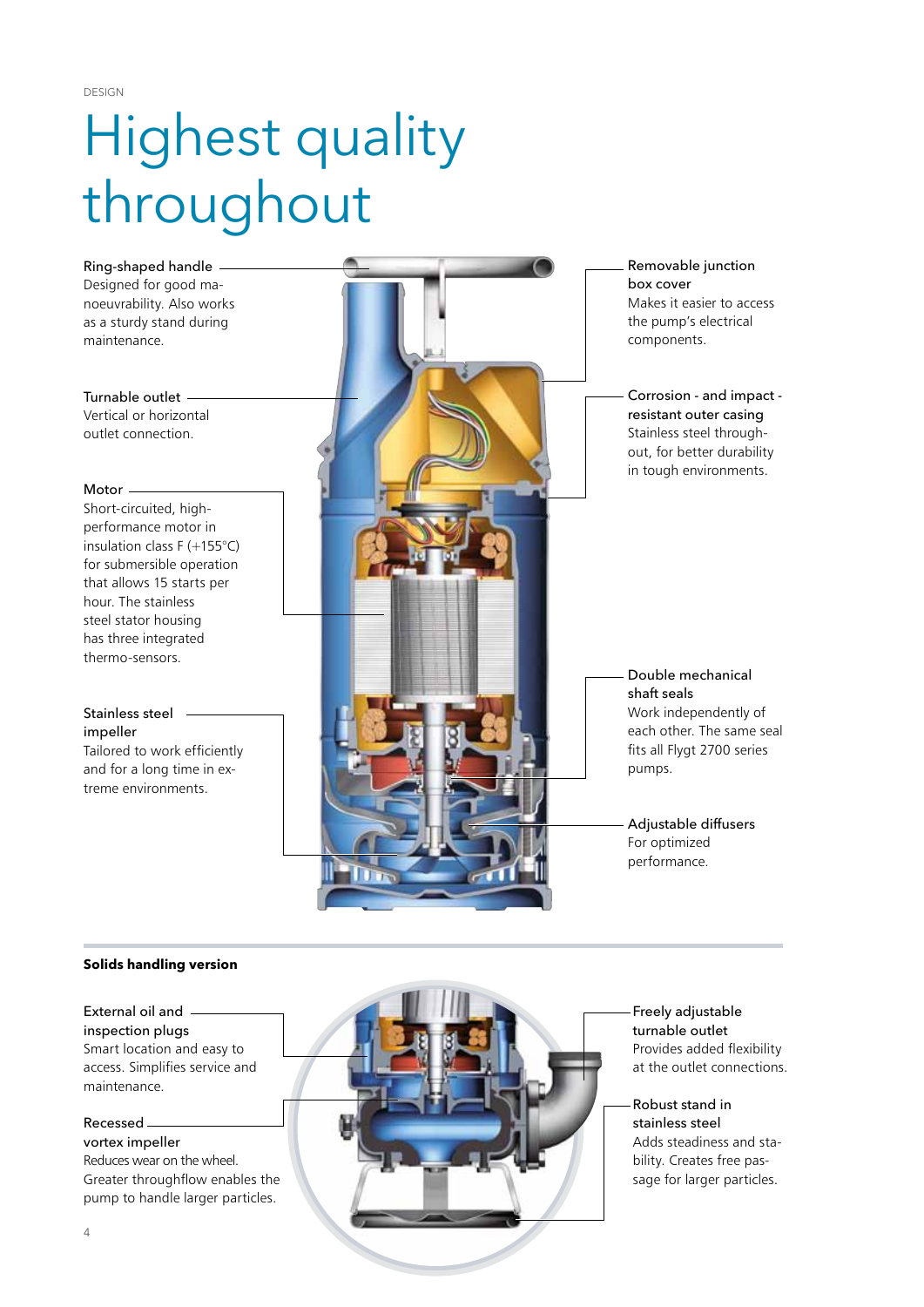### Find the right model for your needs

#### **Drainage pumps for corrosive applications**

The Flygt BS 2720.390, 2740.390 and 2750.390 pumps handle water that contains abrasive particles and particles in suspensions up to 25×7 mm in size. Available in both high head and high flow versions.

#### **Sludge pumps for corrosive applications**

The Flygt DS 2720.280, 2730.280 and 2740.280 pumps handle light slurry, different types of mud and sludge, and heavily contaminated water that contains abrasive particles, particles in suspensions up to 80 mm in size.







BS 2720 BS 2740 MT/HT BS 2750 MT/HT DS 2720 DS 2730 MT DS 2740 HT





**Performance curves**





|                          | <b>BS 2720</b> | <b>BS 2740</b> | <b>BS 2750</b> |
|--------------------------|----------------|----------------|----------------|
| Rating, [kW]             | $\div 2.0$     | 6.3            | 8.0            |
| Height, [mm]             | 600            | 1730           | :785           |
| Width, [mm]              | 235            | 280            | :280           |
| Strainer hole, [mm] 25×7 |                | $:25\times7$   | $:25\times7$   |

|                  |                   | DS 2720 DS 2730 DS 2740 |      |
|------------------|-------------------|-------------------------|------|
| Rating, [kW]     | $\frac{1}{2}$ 2.0 | 4.1                     | 5.6  |
| Height, [mm]     | :715              | :755                    | :755 |
| Width, [mm]      | 420               | 480                     | 480  |
| Throughlet, [mm] | ፡ 50              | 75/80                   | 46   |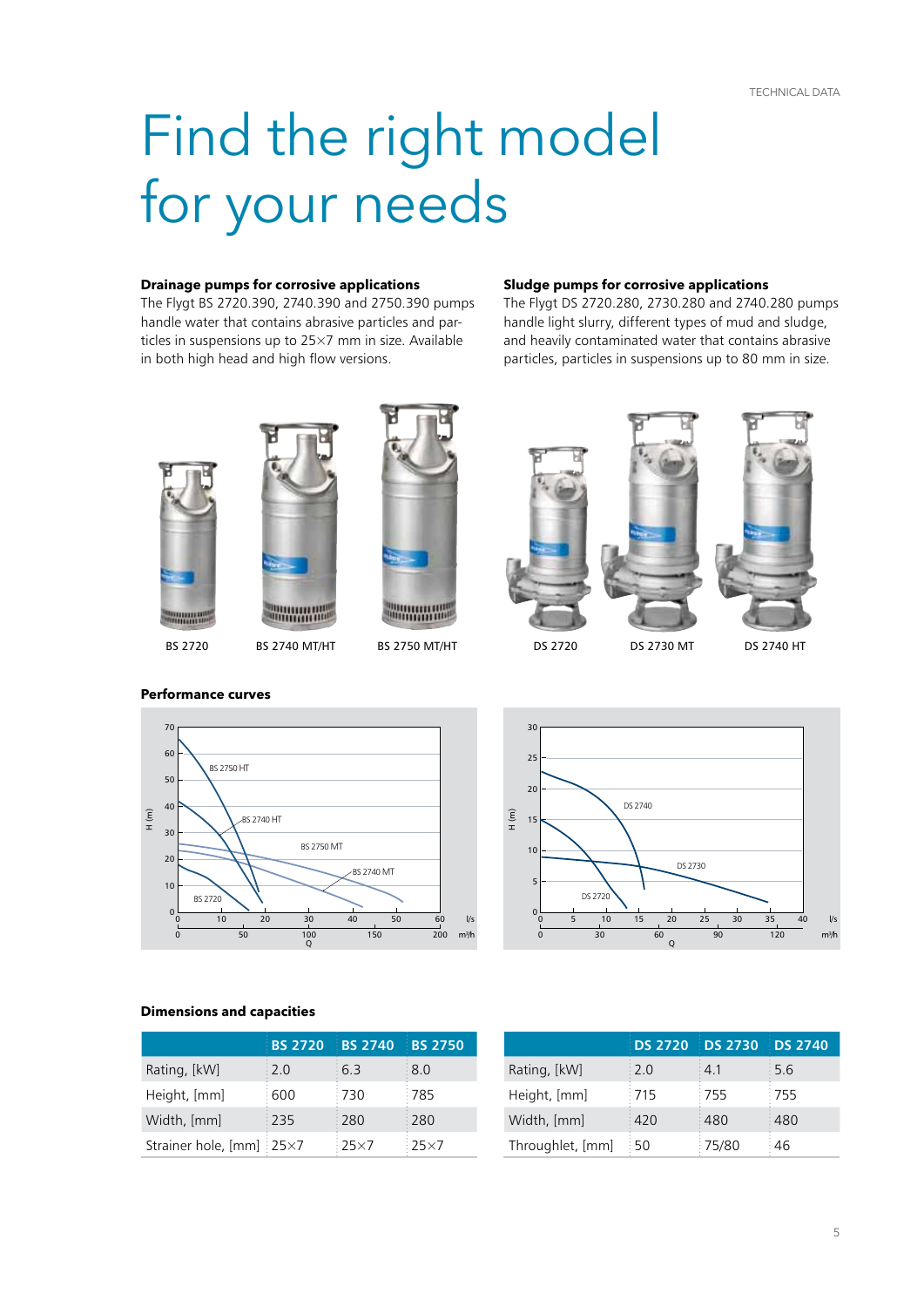### Boost versatility and performance

**Raise the performance of Flygt 2700 pumps by selecting options and accessories specially designed to simplify pump installation and operation.**

#### **Options**

#### *Starters (Manual and automatic)*

Provide thermal/magnetic overload protection, thermal contact supervision and phase sequence indication.

#### *Outlets*

Enable convenient attachment of a hose or threaded connections for side discharge. Available as 3" and 4" outlets, with or without threaded connections, and adjustable to vertical or horizontal position.

#### *Discharge connections*

Enables fast connection and removal through quickcouplings in Stainless steel. Available for high-wear applications.

#### *SUBCAB® cable*

Submersible cable.

#### *Special cables\**

For power supply that withstands high temperatures, high voltage and chemical agitation.

#### **Accessories**

*Check valve* Prevents backflow.

#### *Level regulators*

Controls operation by starting or stopping the pump or actuating an alarm.

#### *Flygt pump raft*

Keeps the pump afloat using lightweight glass-fiber reinforced polymer.

#### *Discharge hose*

Handles corrosive and abrasive liquids with wide variances in pH levels.

#### *Cable protection hose*

Provides physical protection for electric cables in applications involving water and/or oil.

#### *Zink anode kits*

Provides extra protection against galvanic corrosion.



**Adjustable outlet.** Enables vertical and horizontal pumping.



**Flygt SUBCAB® cable.** Provides high-quality protection of cable when submersed in liquid.



**Flygt pump raft\*.** Enables the pump to adjust to changing water levels.

\* Available only for drainage versions.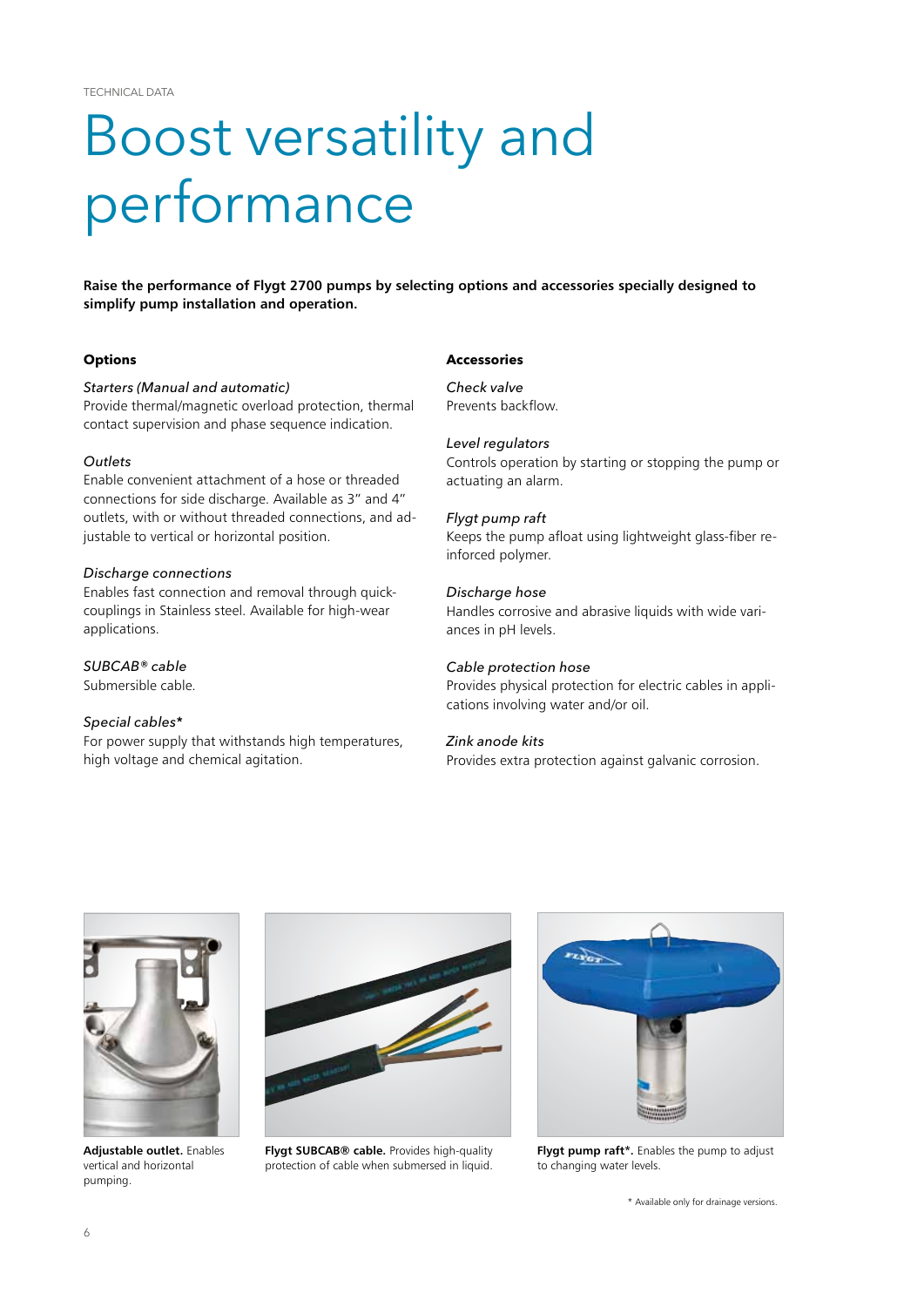### A long-term commitment to lasting quality



**Boost efficiency with monitoring and control**

Whether you use a single Flygt pump or multiple pumps in a series, we can supply what you need – everything from pump controllers to sensors and startup equipment.



**Genuine spare parts and warranty**

When downtime isn't an option, rely on our global service network to deliver genuine Flygt spare parts to you – quickly and efficiently. All Flygt spare parts are backed by a solid 10-year availability guarantee.



CADD

**ability to combine dewatering products, services and application knowhow that enable us to create dry workspaces for a wide range of industries, including yours.**

#### **Creative system engineering**

Whatever your needs, we offer system engineering expertise. Rely on us to calculate power supply and friction losses, size pipes or optimize your pump sump design. We can also help you with pumping specifications, systems design and serial and parallel installations.

#### **Global support and service**

To provide you with outstanding support and service, we have a global service network that spans 140 countries. Our dedicated professionals are at work in over 175 service centers worldwide. Plus we have hundreds of authorized Flygt service partners who provide topnotch service and support.

#### **Nobody does dewatering better**

xvlem

From design, installation and commissioning of basic packages right up to complete installations, no other dewatering solutions provider does it all. You can buy or rent Flygt dewatering equipment or let us take responsibility for managing your dewatering project onsite. Simply put, we keep your operations moving.